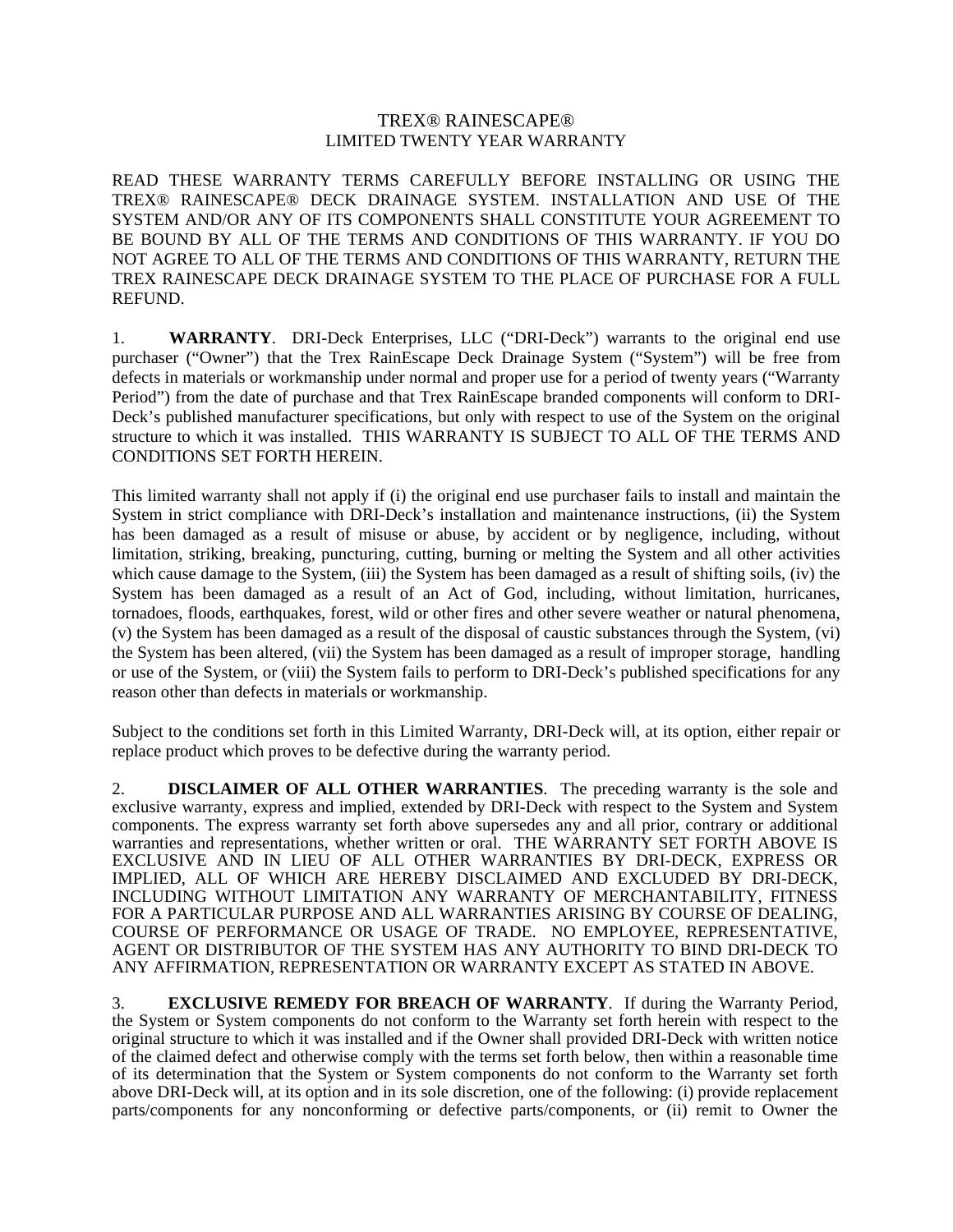percentage of the purchase price Owner paid to purchase the non-conforming System parts/components equal to the percentage of the Warranty Period remaining from the time Owner notified DRI-Deck in the manner provided below of the nonconformity. THESE REMEDIES ARE THE EXCLUSIVE AND SOLE REMEDIES FOR ANY BREACH OF WARRANTY. Consequently, without limiting the generality of the foregoing, DRI-Deck under no circumstances provide or be liable for labor costs, costs of removal or reinstallation of parts/components of the System, disposal costs, freight, taxes, or any other costs, charges or expenses incurred by Owner in connection with any nonconforming or defective parts/components

4. **DISCLAIMER OF INCIDENTAL AND CONSEQUENTIAL DAMAGES**. DRI-DECK SHALL HAVE NO LIABILITY OF ANY KIND FOR ANY SPECIAL, INDIRECT, INCIDENTAL, CONSEQUENTIAL, PUNITIVE, TREBLE, EXEMPLARY OR OTHER SIMILAR LOSS OR DAMAGE ARISING UNDER OR AS A RESULT OF THIS AGREEMENT (WHETHER ARISING IN CONTRACT, TORT, STRICT LIABILITY OR OTHERWISE), INCLUDING, WITHOUT LIMITATION, ANY LIABILITY FOR DAMAGES ARISING OUT OF OR RESULTING FROM DRI-DECKS' FAILURE TO TIMELY DELIVER SYSTEM PARTS/COMPONENTS, FROM THE USE, MISUSE, INABILITY TO USE THE SYSTEM AND/OR SYSTEM PARTS/COMPONENTS, FROM THE PERFORMANCE OF THE SYSTEM AND/OR SYSTEM COMPONENTS OR FROM ANY ACT OR FAILURE TO ACT BY DRI-DECK. However, some states do not allow the exclusion or limitation of incidental or consequential damages, so the above limitations may not apply to you.

5. **PROCEDURE FOR INITIATING A WARRANTY CLAIM**. As a condition precedent to Owner's right to seek a remedy for a System or System products/components which allegedly does not conform to the warranty set forth in this Limited Warranty, Owner must strictly comply with all of the terms of this Limited Warranty; if Owner fails to strictly comply with all of the terms of this Limited Warranty, DRI-Deck shall have no obligation or liability of any kind or nature under this Limited Warranty. Owner must notify DRI-Deck, in writing, at the address set forth below, of the alleged failure to conform to the warranty within thirty (30) days after Owner discovers the alleged nonconformity. The notice must also provide clear, unaltered pictures of the alleged non-conformity, describe with reasonable specificity the location and nature of the alleged nonconformity, include the original invoice or other proof of purchase, provide evidence establishing that the Owner was the initial purchaser of the System, provide evidence establishing the date the System was purchased, provide evidence establishing the address of the site where the System was initially installed, and provide the Owner's name and contact information. Thereafter, Owner must cooperate with DRI-Deck by promptly supplying such additional information as DRI-Deck may reasonably request in order to establish whether or not System parts/components failed to conform to the warranty set forth herein and by providing DRI-Deck and/or its representatives with access to the System to conduct any reasonable inspection which they deem necessary. If Owner fails to supply DRI-Deck with such additional information as DRI-Deck may request or if Owner fails to supply DRI-Deck or its representatives with access to the System to conduct any reasonable inspection within ninety days following request by DRI-Deck, DRI-Deck shall have no obligation or liability of any kind or nature under this Limited Warranty. DRI-Deck shall have a reasonable period in which to determine if the System parts/components failed to conform to the warranty set forth in this Limited Warranty.

6. **LIMITATIONS PERIOD**. No action under this Agreement may be brought by Owner against DRI-Deck more than one (1) year after Owner discovers the alleged nonconformity of System parts/components.

7. **APPLICABLE LAW; VENUE**. This Limited Warranty shall be governed by, construed and interpreted in accordance with the laws of the State of Colorado (excluding the choice of law rules thereof). Owner hereby (a) agrees that all disputes and matters whatsoever arising under, in connection with, or incident to this Limited Warranty shall be litigated, if at all, in and before a court located in the